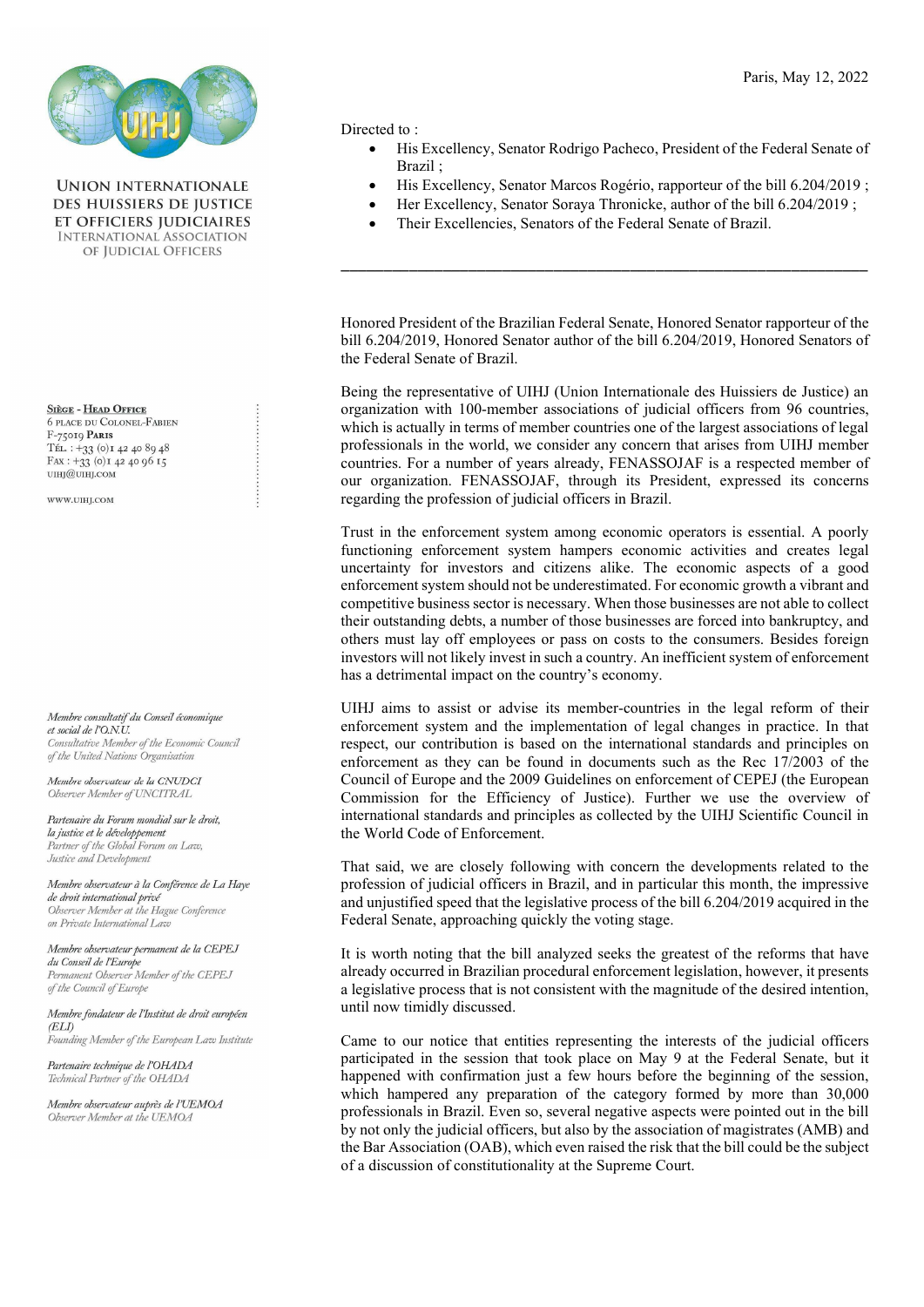Even the official press of the Brazilian Federal Senate reported that the bill divided opinions.

The UIHJ emphasizes the fact that a bill of this magnitude was not processed by the Constitution Committee (CCJ) of the Federal Senate. It should be noted that even if there is a substitute text of the rapporteur Senator, it suffers from the same defects, which are defects of essence, such as attributing conflicting enforcement competence to the notaries (tabelião de notas). The substitutive bill still brings worrying points, when it creates two enforcement systems in Brazil, because when the performance of notaries as enforcement agents would be optional, two enforcement realities come to co-exist at the same system, which seems to be extremely dangerous in a country of continental dimensions such as Brazil.

It is worth mentioning that the bill brings an unprecedented and confuse innovation in the world, that is the enforcement act carried out by a notary, which is a fact that causes astonishment.

We emphasize, however, that any profound change such as it intends to be, must be preceded by intense analysis and discussion with various actors in society, and the analysis of the constitutional adequacy of the same.

UIHJ further has long lasting relationships with international organizations such as the World Bank, UNCITRAL, the International Monetary Fund, the European Commission and the Hague Conference on Private International Law. We are an active member of these organizations and have participated and cooperated with these organizations in legal reform projects in the area of enforcement in numerous countries.

The reform that seeks only to be procedural is illusory. More efficiency would be a reform that focuses on optimizing the location of the debtor's assets, for example. Experience teaches that procedural reform does not solve material problems of enforcement. In other words, if there is no legislation that allows the location of a debtor's asset, what difference does it make who is the enforcement agent? the result will always be negative, as the error is not in the person enforcing it, but in the legislation that eventually overprotects the debtor.

In that respect, it is essential for a Senate to be a more cautious house in its acts, so we highlight the importance to surround itself with care about the information brought in the justifications of the bill and it's substitutive bill, especially those that refer to European systems, such as the Portuguese and Italian. Maybe, instead of seriously modifying a consolidated system such as the Brazilian enforcement system based on study that claims how the enforcement is in Portugal and Italy, it would be more appropriate for Federal Senate of Brazil to seek directly the Portuguese and Italian entities. UIHJ can help with contacts and information, in order to avoid technical mistakes. It is worth remembering that in South America, Paraguay, which is a country closer to Brazil, has a non-judicial enforcement system, and the experience is not reported as successful.

Regarding the current debate UIHJ expresses its concerns on the adoption of Bill 6.204/2019 and is at your full disposal for any further assistance. UIHJ can provide the best international practices in this regard.

Respectfully

Marc SCHMITZ Date: 2022.05.12

Digitally signed by Marc SCHMITZ 07:09:45 +02'00'

Marc Schmitz President of UIHJ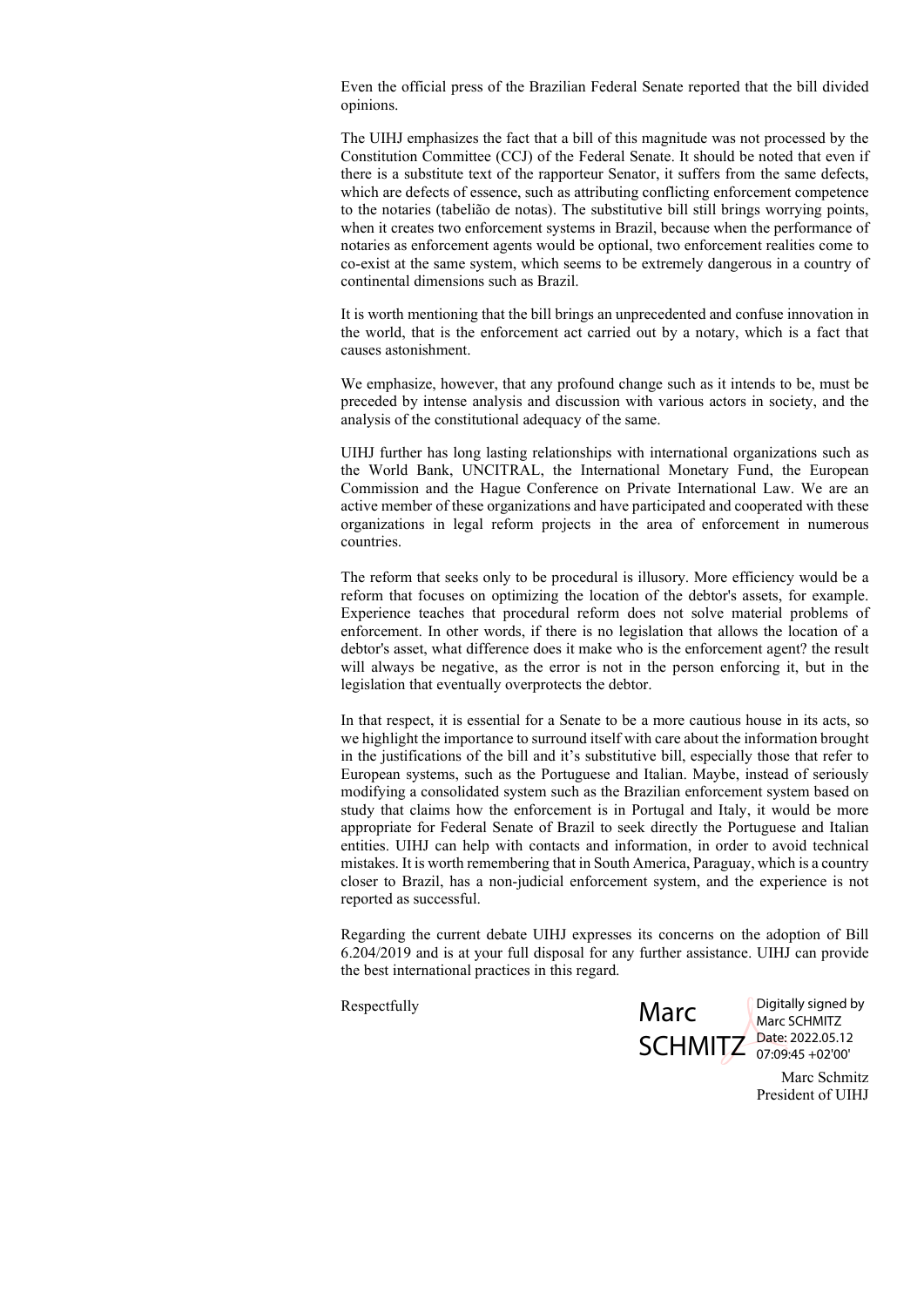## \*\*\* VERSÃO EM PORTUGUÊS \*\*\*

Exmo. Sr. Presidente do Senado Federal Brasileiro, Exmo. Sr. Senador relator do projeto de lei 6.204/2019, Exma. Sr.ª Senadora autora do projeto de lei 6.204/2019, Exmos. Srs. Senadores do Senado Federal do Brasil.

Na qualidade de representante da UIHJ (Union Internationale des Huissiers de Justice) uma organização com 100 associações de oficiais de justiça de 96 países, que é atualmente em termos de países membros uma das maiores associações de profissionais do direito do mundo, consideramos qualquer preocupação que surge dos países membros da UIHJ. Há alguns anos, a FENASSOJAF é um membro respeitado de nossa organização. A FENASSOJAF, por meio de seu Presidente, manifestou sua preocupação com a profissão de oficial de justiça no Brasil.

A confiança no sistema de execução entre os operadores econômicos é essencial. Um sistema de execução que funciona mal prejudica as atividades econômicas e cria insegurança jurídica tanto para os investidores como para os cidadãos. Os aspectos econômicos de um bom sistema de execução não devem ser subestimados. Para o crescimento econômico é necessário um setor empresarial vibrante e competitivo. Quando essas empresas não conseguem cobrar suas dívidas pendentes, várias dessas empresas são levadas à falência e outras devem demitir funcionários ou repassar os custos aos consumidores. Além disso, os investidores estrangeiros provavelmente não investirão em tal país. Um sistema de execução ineficiente tem um impacto negativo na economia do país.

A UIHJ visa auxiliar ou aconselhar seus países membros na reforma legal de seus sistemas de execução e na implementação de mudanças legais na prática. A este respeito, a nossa contribuição baseia-se nas normas e princípios internacionais sobre a execução, como podem ser encontrados em documentos como a Rec 17/2003 do Conselho da Europa e as Diretrizes de 2009 sobre a aplicação da CEPEJ (Comissão Europeia para a Eficiência da Justiça). Além disso, usamos a visão geral dos padrões e princípios internacionais conforme coletados pelo Conselho Científico da UIHJ no Código Mundial de Execução.

Dito isso, acompanhamos com preocupação os desdobramentos relacionados à profissão de oficial de justiça no Brasil e, em especial, neste mês, a impressionante e injustificada celeridade que a tramitação legislativa do projeto de lei 6.204/2019 adquiriu no Senado Federal, aproximando-se rapidamente a fase de votação.

Cabe destacar que o projeto de lei analisado busca a maior das reformas já ocorridas na legislação processual brasileira, porém, apresenta um processo legislativo que não condiz com a magnitude da intenção desejada, até então timidamente discutida.

Chegou ao nosso conhecimento que entidades representativas dos interesses dos oficiais de justiça participaram da sessão realizada em 9 de maio no Senado Federal, mas isso aconteceu com confirmação poucas horas antes do início da sessão, o que dificultou qualquer preparação da categoria formada por mais de 30.000 profissionais no Brasil. Mesmo assim, vários aspectos negativos foram apontados no projeto não apenas pelos oficiais de justiça, mas também pela associação dos magistrados (AMB) e pela Ordem dos Advogados (OAB), que levantou, inclusive, o risco de que a lei pudesse ser objeto de discussão de constitucionalidade no STF.

Até a própria imprensa oficial do Senado Federal brasileiro noticiou que o projeto dividia opiniões.

A UIHJ ressalta o fato de que um projeto de lei dessa magnitude não foi tramitado pela Comissão de Constituição (CCJ) do Senado Federal. Ressalte-se que, ainda que haja texto substitutivo do senador relator, ele padece dos mesmos vícios, que são defeitos de essência, como a atribuição de competência executória conflitante aos notários (tabelião de notas). O substitutivo ainda traz pontos preocupantes, quando cria dois sistemas de execução no Brasil, pois prevê que a atuação dos cartórios como agentes de execução seria facultativa, e assim duas realidades de execução passam a coexistir no mesmo sistema, o que parece ser extremamente perigoso em um país de dimensões continentais como o Brasil.